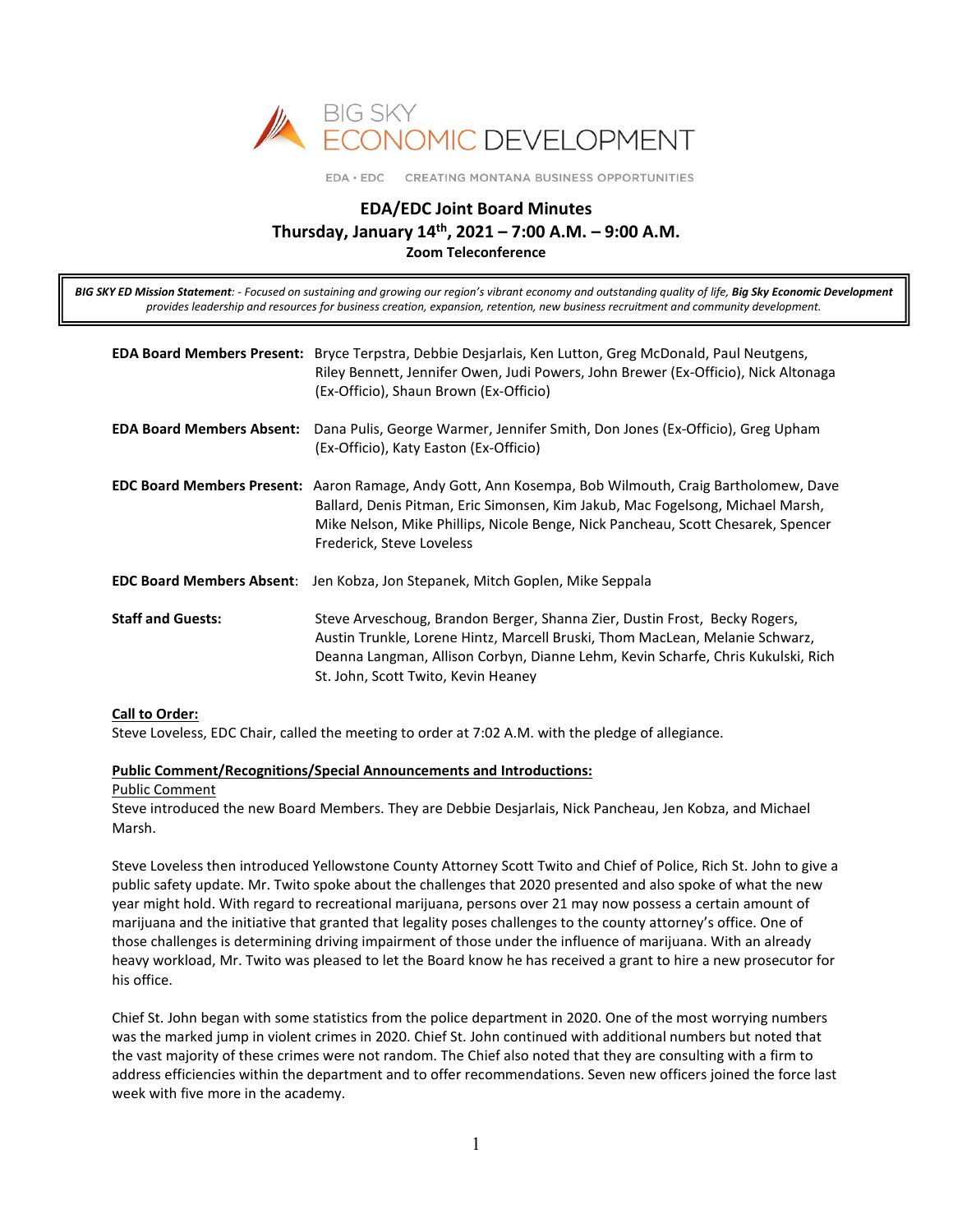Chris Kukulski, Billings City Administrator, then continued with an update from the City. Chris spoke about the potential of a public safety levy and how they will work with the City Council to find resources for our emergency responders. Chris noted that public safety is the City's number one priority.

John Brewer asked Chris where the City Council sits on the issue of public safety. Chris believes there is strong support but there will be discussion related to how they are allocating financial resources.

Steve A asked how many officers are on the force. Chief St. John said they are sitting at 154 total officers. Mr. Twito continued by speaking about issues coming down from the state level. Billings is down seven Highway Patrol Officers who could otherwise assist local law enforcement. Scott said Billings will not be able to sustain their current levels if they don't receive additional officers and resources.

### **Agenda Changes:**

Recruitment/Outreach will be bumped ahead of the Operations update.

### **Consent Agenda**

### Approval of December 10<sup>th</sup> Board Meeting Minutes and November Financials

Motion: Judi Powers to approve the December Board Meeting Minutes and the November Financials, as presented to the Board. Second: Ann Kosempa Discussion: None Motion carried

### **Executive Director Report - Steve**

### 2021 Board Planning Process

Steve spoke about our upcoming Board Planning session. Last year, we determined our Strategic Priorities would only run for one year, at which point, we will reassess. Steve took a moment to review those priorities and explain their economic development nexus and why they remain important. Steve would like to pull the Board together in late February to take time in considering where we ought to focus or refocus our efforts. At the March meeting, we will then have our strategic planning session. Steve will also work in concert with the Billings Chamber, the City, and the Downtown Partnership to hone a common vision of where we see our city growing.

### Downtown Redevelopment Strategy

Steve continued by discussing how we might redefine a strategy for Downtown redevelopment. Having been recently stymied by the issues of Downtown development, Steve wants to move forward with a strategy of creating site-ready space for potential private investment. Steve mentioned that the Opportunity Fund Committee will convene next week to outline that strategy and then bring those findings to the Board in late February and early March.

### **Program Reports and Action Items**

## COVID-10 Economic Response and Recovery Update – Thom

Thom updated the Board about resources and announcements that have come down from both the State and Federal level. The new COVID relief package includes another round of PPP and aid for live entertainment venues. Moving forward, we are keeping our focus on maintaining a shared vision and telling the story of Billings' strengths.

Melanie added an update about the vaccination rollout plan and efforts to educate the community about the benefits of receiving that vaccine.

Brandon was next and said that we are still waiting to hear back from the Federal EDA on the final result of our RLF request.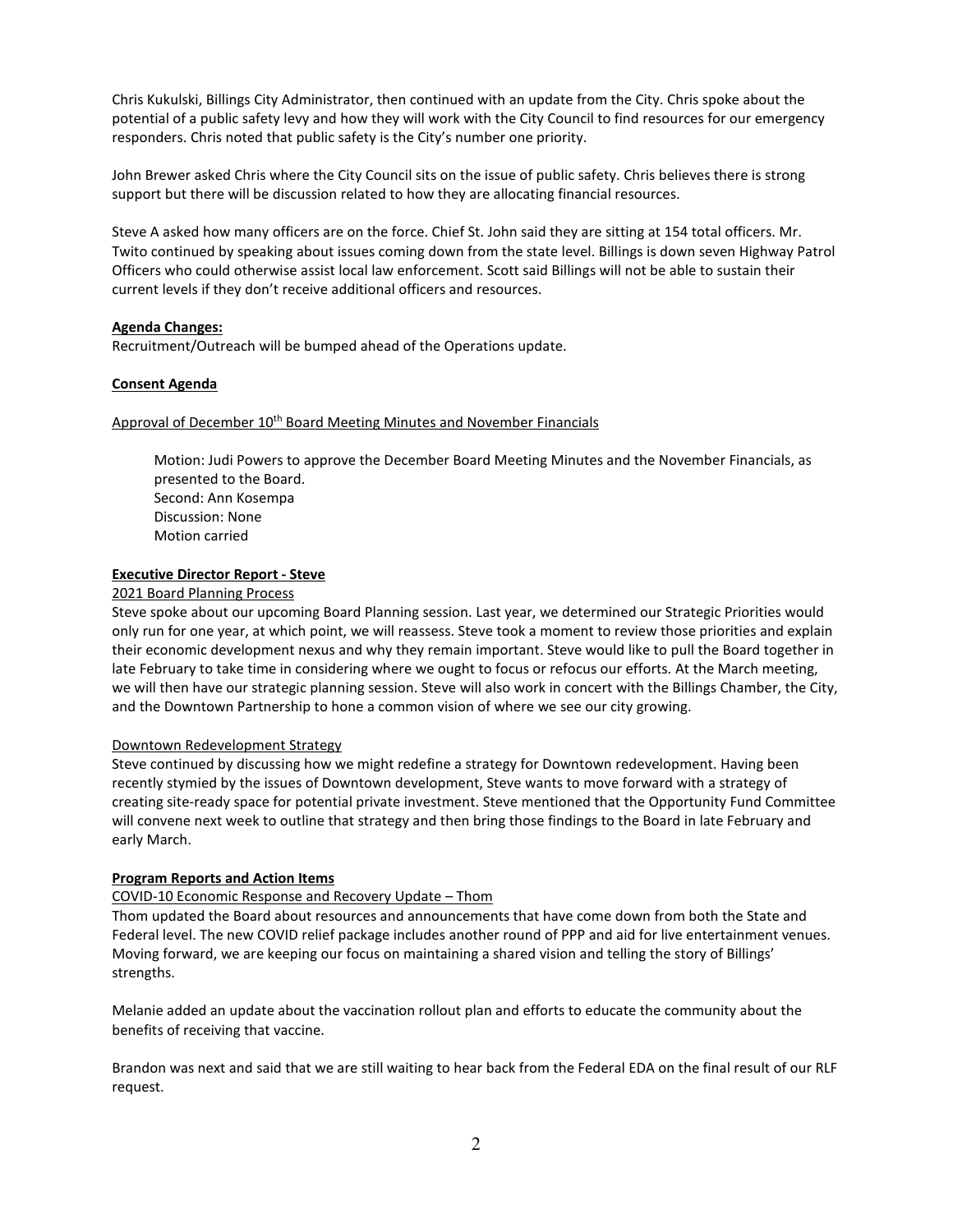Greg McDonald asked about the status of the business stabilization loan program. Brandon noted that there is \$40,000 yet to loan to small businesses who need COVID relief.

The next question was what the criteria is for receiving dollars from the EDA RLF loan fund. Brandon will find those particular parameters and share them with the Board shortly.

### SBDC Annual Contract Consideration - Lorene

Lorene explained a few of the particulars of the contract and mentioned that our scope of work has not changed. This contract is inked annually between BSED and the Montana Department of Commerce.

Big Sky Finance – Brandon

SBA 504 Loan Request – Brandon Loan Requests:

1. **RFG Property LLC (JHG Ventures, Inc.)** – Request is for the purchase of a commercial real estate property for JHG Ventures, Inc., dba Helena Valley Addiction Services. Helena Valley Addiction Services is an existing business located in Helena, MT and is relocating to a larger building as they continue to grow and expand. Helena Valley Addiction Services was started in 2013 and is 100% owned by Eric Gilmore. This is a State-approved chemical dependency treatment center providing chemical dependency, addiction and mental health treatment, anger management evaluation, outpatient counseling and other services.

The total SBA debenture will be \$342,000 on a 25-year note comprising 40% of the total project costs. Big Sky EDC and the SBA will be in a 2nd lien position on the real property behind Ascent Bank in Helena. There are projected to be three new jobs created because of this project. The project also meets a Public Policy goal for Rural Development.

Motion: Andy Gott to approve the RFG Property LLC loan request, as presented to the board. Second: Ann Kosempa Discussion: None Abstentions: None Motion Carried

2. **Engel Holdings LLC (Optimum Health and Wellness, PLLC)** – Request is for the purchase of a commercial condominium unit and equipment financing for Optimum Health and Wellness, PLLC. This is an existing chiropractic practice located in Missoula, MT. Borrower is purchasing the condo unit they currently lease. Dr. Jeff Engel is 100% owner and started the practice in 2011. Optimum Health provides several services, including Chiropractic, Detoxification, and Weight Loss. Chiropractic care is the primary service provided.

The total SBA debenture will be \$108,000 on a 20-year note comprising 40% of the total project costs. Big Sky EDC and the SBA will be in a 2nd lien position on the real and personal property behind First Security Bank of Missoula.

Motion: Craig Bartholomew to approve the Engel Holdings LLC loan request, as presented to the Board. Second: Eric Simonsen Discussion: None Abstentions: None Motion Carried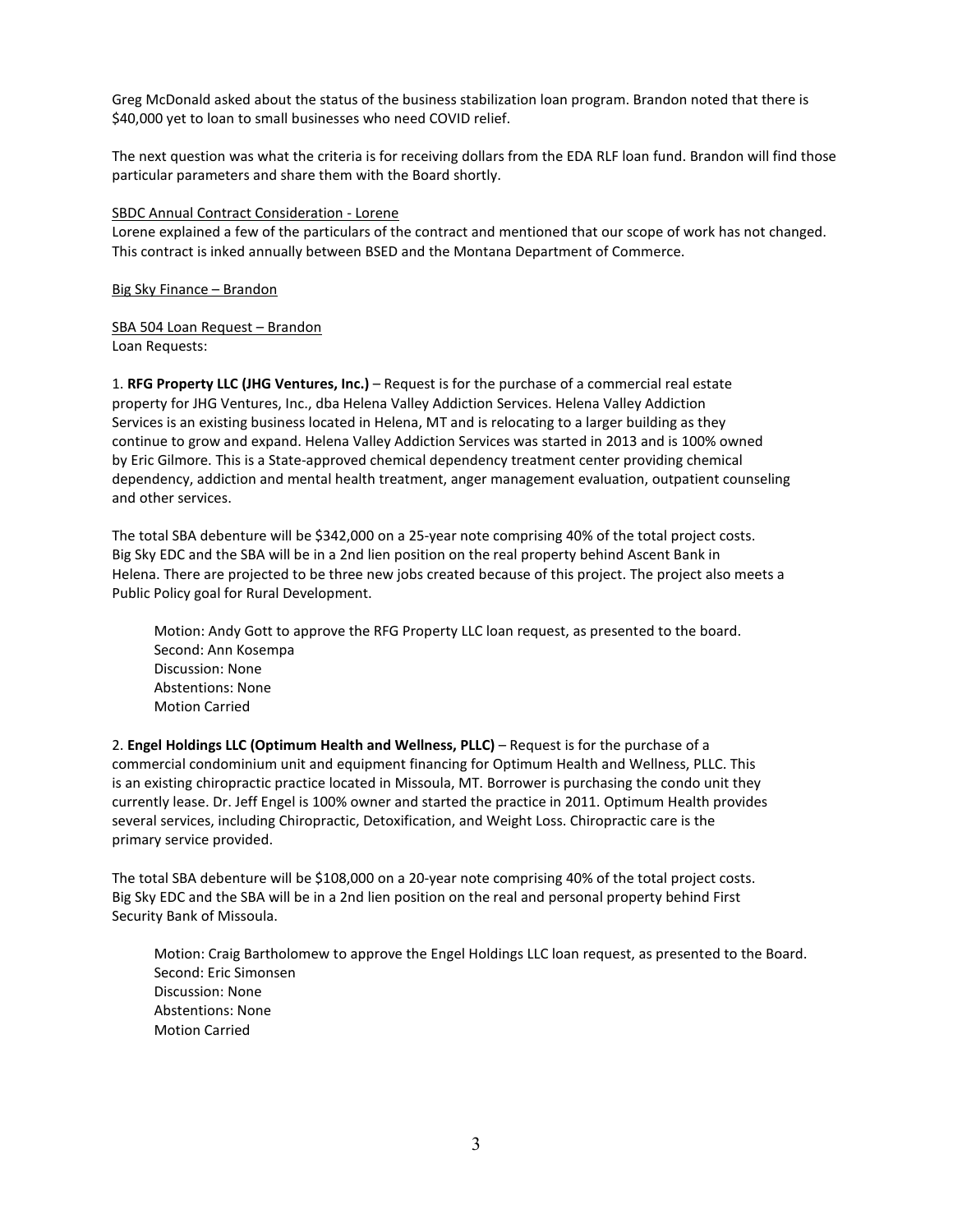### BSF Team Update

Brandon reminded the Board that we had been searching for a new loan officer and is pleased to announce that we have hired Aaron Pratt who will be joining Jo Ann in our Helena office. Aaron will begin on February 1st. Brandon continued by thanking Becky for all of her efforts in our hiring processes.

Finally, Brandon will need the annual certification signed by each EDC Board Member. That document is required by the Small Business Administration.

### Conflict of Interest Policy Review – Kevin Heaney, Crowley Fleck

Kevin gave a bit of context as to why this sort of policy is important and how it falls under the umbrella of board governance. Kevin then outlined three key responsibilities of board members which include: Duty of Care, Duty of Loyalty, and the Duty of Obedience. These responsibilities help illustrate why it is important to enter into a conflict of interest policy. Kevin then went on to list a few common examples of conflicts and when it is appropriate to remove yourself from a decision item.

### Recruitment/Outreach and Legislative Priorities – Allison/Austin/Steve

Allison reported out and mentioned that Board Member outreach will continue through the next few months as her and Austin work to better understand each Board Member's sector. Allison is continuing recruiting efforts with a few particular leads in our area.

BSED work continues on legislative priorities and the two that we are taking a lead role with are Broadband and Early Stage Investment Tax Credits. We have also been in discussion with Jessie Luther and Mark Taylor of the Taylor Luther Group about representing our interests in Helena. TLG has agreed to assist in our work. Allison is asking for the Board's approval to enter a contract with TLG.

Motion: Ann Kosempa, to approve the execution of a lobbying contract with the Taylor Luther Group, as presented to the Board. Second: Ken Lutton Discussion: None Motion carried

### Board Committees Review – Austin

Austin presented the current list of Board Committee assignments and informed the Board about all of the open positions. Austin encouraged Board Members to plug in where they can.

### Big Sky to SkyPoint – Becky

Becky shared an update about our new facility project which included the newest renderings of what our space will look like. Becky explained each floorplan and how we arrived at our decisions in each space as well as plans for any adjustment as we move through the project. Becky continued with a few more specific details on certain elements of the project, one of them being the coffee bar on the first floor.

Next, Becky discussed the state of the budget as we look to put the construction out to bid. Becky mentioned that after meeting with the Project Management Team, we have decided to walk away from pursuing Historic Tax Credits. The tax credits process simply poses too much uncertainty. Becky acknowledged that this leaves a budget shortfall and cost reduction decisions might need to be made. Becky is still hopeful to leverage underwriting and grant opportunities to narrow the shortfall. Additionally, there are still some unknowns regarding construction buildout, code implications, and finish decisions.

Ken asked if there is any validity to the construction estimate coming in lower than expected. Riley mentioned that while it may not come in lower than expected, it will be more competitive the sooner we can get it out. Bryce echoed Riley's comments and said the window of opportunity for competitive bids closes significantly after March. Mac added that it may be beneficial to float the idea to as many firms as possible to give them advanced notice before the formal bid is put out.